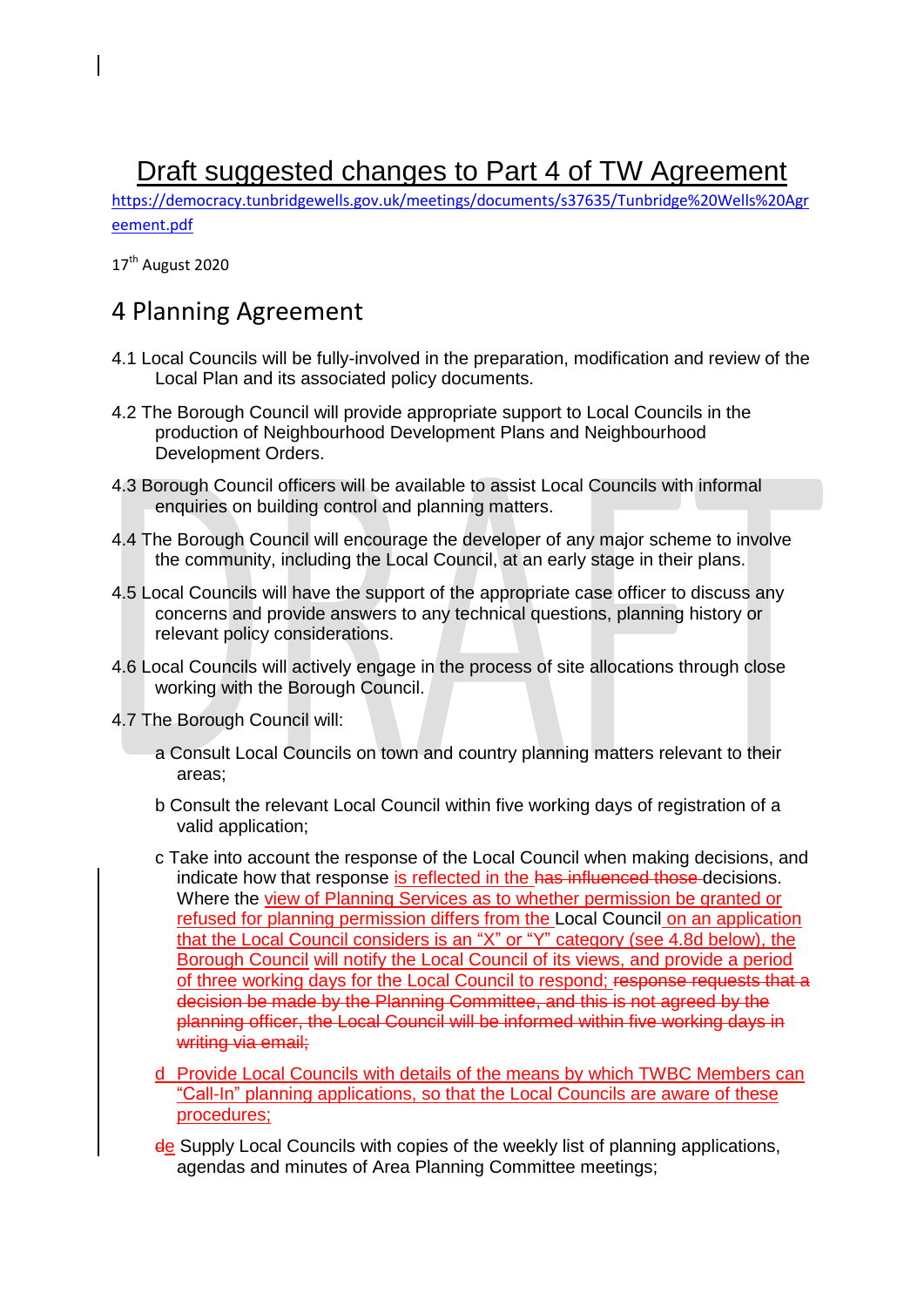ef Notify the relevant Local Council of decisions taken on planning applications;

- fg Notify the relevant Local Council of planning and enforcement appeals received by the Secretary of State and the decisions reached;
- gh Organise an annual "Planning Workshop" with representatives of Local Councils (and their planning teams); to discuss topics and issues, new legislation, procedures etc; supported by quarterly online briefing updates. Organise a meeting with representatives of Local Councils every six months to discuss topical issues, new legislation, and changes to procedures. This meeting will be chaired by a Local Council member or Borough Council member in rotation;
- hi Enable Local Councils to participate in appraising, modifying or enhancing conservation areas and consult on proposals to create, modify or enhance conservation areas; and
- $i$  Work with Local Councils in the delivery of rural exceptions affordable homes
- k Work with Local Councils to develop clear guidance principles for both TWBC Planning staff and Local Council Councillors to facilitate harmonious working with clarity of policies, regulations and principles. (also 4.8e below)
- Where planning or planning conditions are breached. TWBC will consider whether it is expedient to take enforcement action to address the breach, and where expedient, will take such steps as are necessary to ensure compliance and enforcement. If it is not considered expedient to take enforcement action, TWBC will inform the complainant of that decision. Where the complainant is the Local Council, and it considers it is a serious breach, should TWBC resolve that it is not expedient to take action, TWBC will first refer back and discuss with the LC before informing the site owner/developer/operator.

## 4.8 The Local Councils will:

a. Read the delegated or committee reports to understand the planning balance and the considerations resulting in a recommendation

b. Take such steps as necessary to ensure adequate councillor planning training to understand planning and constraints to ensure realistic and relevant recommendations (see also 6.1 Learning and Development)

c. Timetable the cycle of Planning Committee/sub-Committees/relevant meetings to discuss applications and submit comments to TWBC as early as possible and within the required 21 day consultation period

d. Work with TWBC to ensure clarity of Local Council recommendations and operate a form of "traffic light" indicating if an application is considered to be high priority:

| <b>Category</b> | <b>Priority</b>                                                     | <b>Notes</b>                                    | Likely<br>$%$ per<br>vear |
|-----------------|---------------------------------------------------------------------|-------------------------------------------------|---------------------------|
|                 | <b>Highest priority: likely that will</b><br>request TWBC Member to | Very limited in annual<br>number to significant | c. $2 - 5$                |